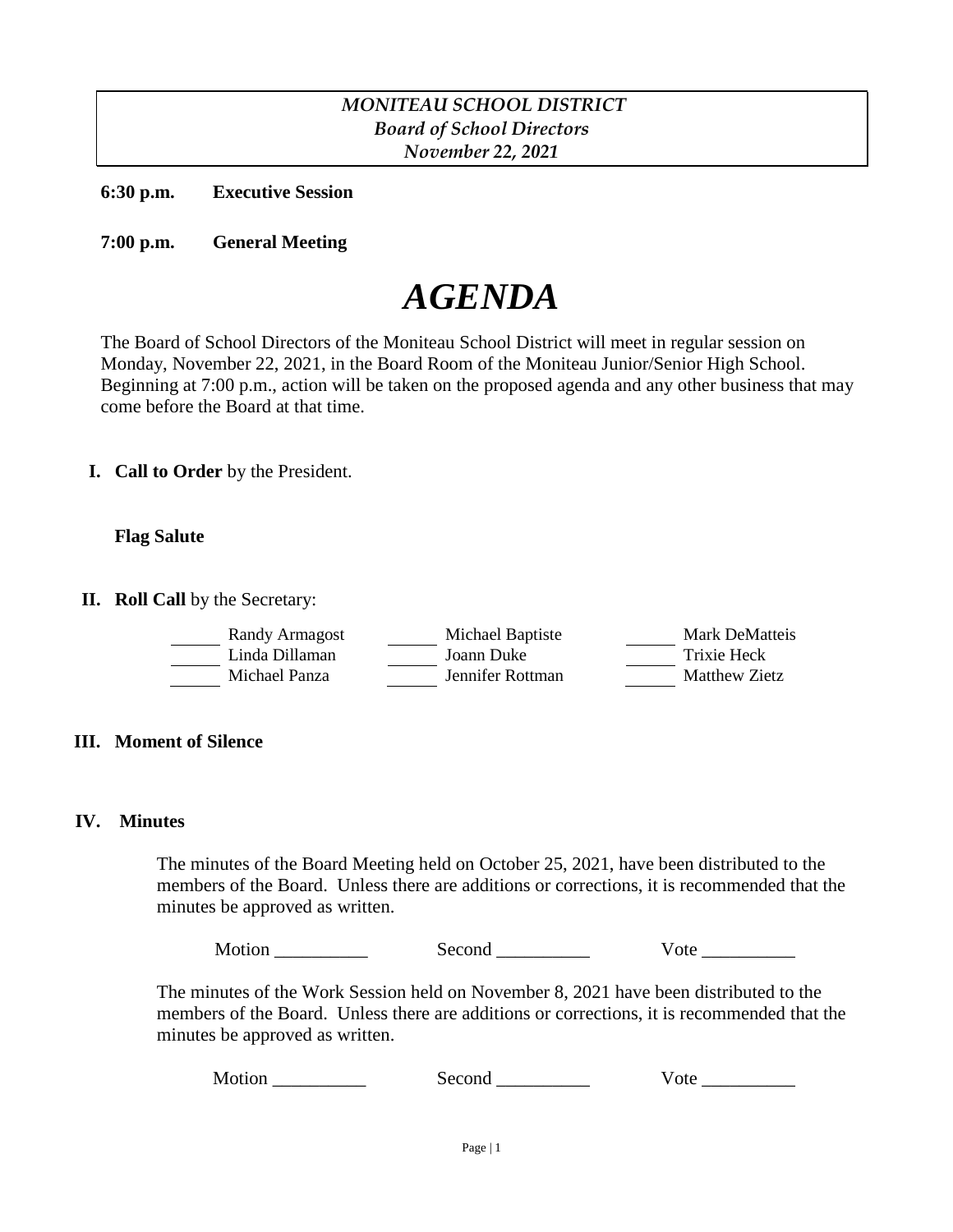# **V. Communications**

# **A. Public Communications**

Chris Stamm- Junior High Baseball and Softball Program.

#### **B. Reports of Board Sub-Committees**

| Legislative                  | Athletic/Extracurricular Activities |
|------------------------------|-------------------------------------|
| Meet & Discuss               | Finance                             |
| <b>Buildings and Grounds</b> | Vocational/Technical                |
| Curriculum                   | Technology                          |
| Policy                       | Act 48                              |
| Safety                       | Transportation                      |

#### **C. Superintendent's Report** – Mrs. Schnelle

#### **D. Staff Communications**

#### **VI. Old Business**

Recommend the Board approve:

1. Jacqueline Kunkel as an Athletic Department Volunteer for the 2021-2022 school year, pending receipt of all necessary paperwork.

| Recommend the Board approve the Old Business Items: |        |      |  |
|-----------------------------------------------------|--------|------|--|
| Motion                                              | Second | Vote |  |
|                                                     |        |      |  |

# **VII. Personnel**

Recommend the Board approve:

- 1. The resignation letter of Wade Vogan as Secondary Guidance Counselor effective January 14, 2022 and approve the anticipated posting the position.
- 2. The resignation letter of Evelyn Tebay as 10 month secretary effective November 23, 2021 and approve the anticipated posting the position.
- 3. Hannah Rhodes as a substitute teacher, pending receipt of all necessary paperwork.
- 4. Robert Benscoter, Charlie Hartle and Misti Sophi as substitute cleaning/custodial personnel on an as needed basis. They can only work 4 hrs per day if they work in the food service department the same day.
- 5. Clarence Stewart as a bus monitor for the 2021-2022 school year, pending receipt of all necessary paperwork.
- 6. Kathy Sutton as musical producer for the 2021-2022 school year.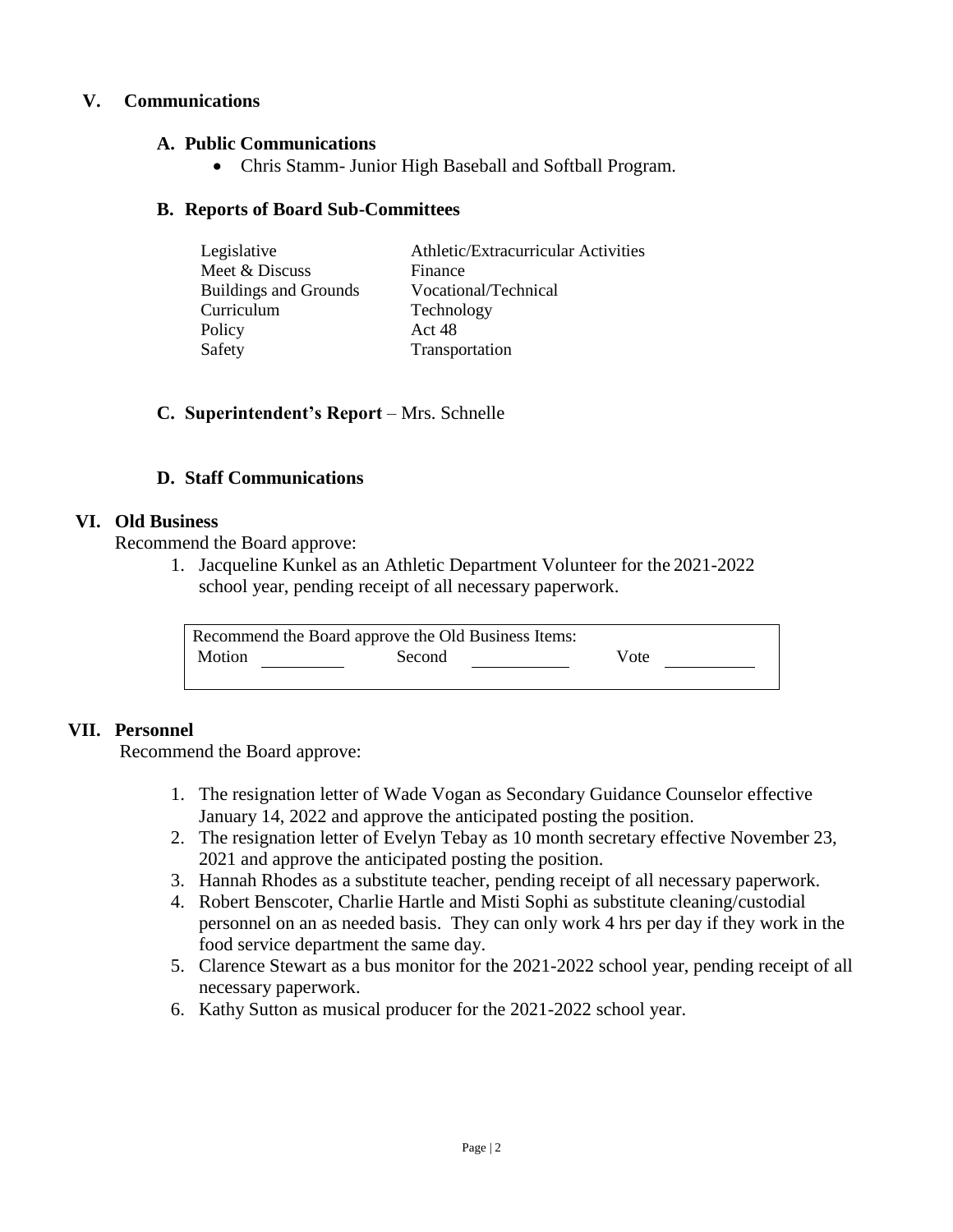7. The following individuals as volunteers for the 2021-2022 musical, pending receipt of all necessary paperwork.

| Kiera Thiry              | Choreographer               |
|--------------------------|-----------------------------|
| Dorinda Aigner           | Stage Help, Music           |
| Diane Hunter             | Props                       |
| Kim Stoughton            | Props                       |
| <b>Tiffany Updegrove</b> | Drama Boosters, Chaperone   |
| Janet Gordon             | Drama Boosters, Chaperone   |
| Rade Milich              | Drama Boosters, Chaperone   |
| Michele Campbell         | <b>Elementary Chaperone</b> |
| Nicole Fox               | Parent, Chaperone           |
| Jarrod Hull              | Chaperone, Stage Help       |
| Kathy Keene              | Drama Boosters, Chaperone   |
| Jay Miller               | Drama Booster, Chaperone    |
| Bryan Dean               | Stage /Set                  |
| <b>Trixie Heck</b>       | Volunteer, makeup           |

8. The following individuals are various volunteers, pending receipt of all necessary paperwork.

| Amy Birckbichler    | Swim representative-volunteer       |  |
|---------------------|-------------------------------------|--|
| Debbie Reott        | Swim representative-volunteer       |  |
| Jordan Mazzanatti   | Winter Cheer Choreography volunteer |  |
| Marcus Schellinger  | Dassa parties & Chaperone           |  |
| Erin Schellinger    | Dassa parties & Chaperone           |  |
| Carrie Thompson     | Dassa parties & Chaperone           |  |
| Jacob Rowley        | Dassa parties & Chaperone           |  |
| Elizabeth Prokay    | Dassa parties & Chaperone           |  |
| <b>Renee Hazlet</b> | Dassa parties & Chaperone           |  |
| Erin VanGorder      | Dassa parties & Chaperone           |  |
| Aberia Hempfling    | Dassa parties & Chaperone           |  |
| Lacey Litzenberger  | Dassa parties & Chaperone           |  |
| Jennifer Stroup     | Dassa parties & Chaperone           |  |
| John Cravenor       | Dassa parties & Chaperone           |  |
| Sara King           | Dassa parties & Chaperone           |  |
| Jessica Ferguson    | Dassa parties & Chaperone           |  |
| Josie Blair         | Dassa parties & Chaperone           |  |
| Jason Van Gorder    | Dassa parties & Chaperone           |  |
| Melissa McGraw      | Dassa parties & Chaperone           |  |
| Krystal Wright      | Dassa parties & Chaperone           |  |
| Kenzie Howland      | Dassa parties & Chaperone           |  |
| Joseph Manuel       | Dassa parties & Chaperone           |  |
| Stephanie Skibicki  | Dassa parties & Chaperone           |  |

| Recommend the Board approve the Personnel Items: |        |      |  |
|--------------------------------------------------|--------|------|--|
| Motion                                           | Second | Vote |  |
|                                                  |        |      |  |

# **VIII. Conference Request**

Recommend the Board approve:

1. Alix Greenawalt, Kim McBryar, David DiCaprio, Kelly O'Malley and Kerri Kengor to *Pennsylvania Educational Technology Expo and Conference* on February 6-9, 2022 at Hershey Lodge, Hershey, PA at a cost of \$4,839 to the district.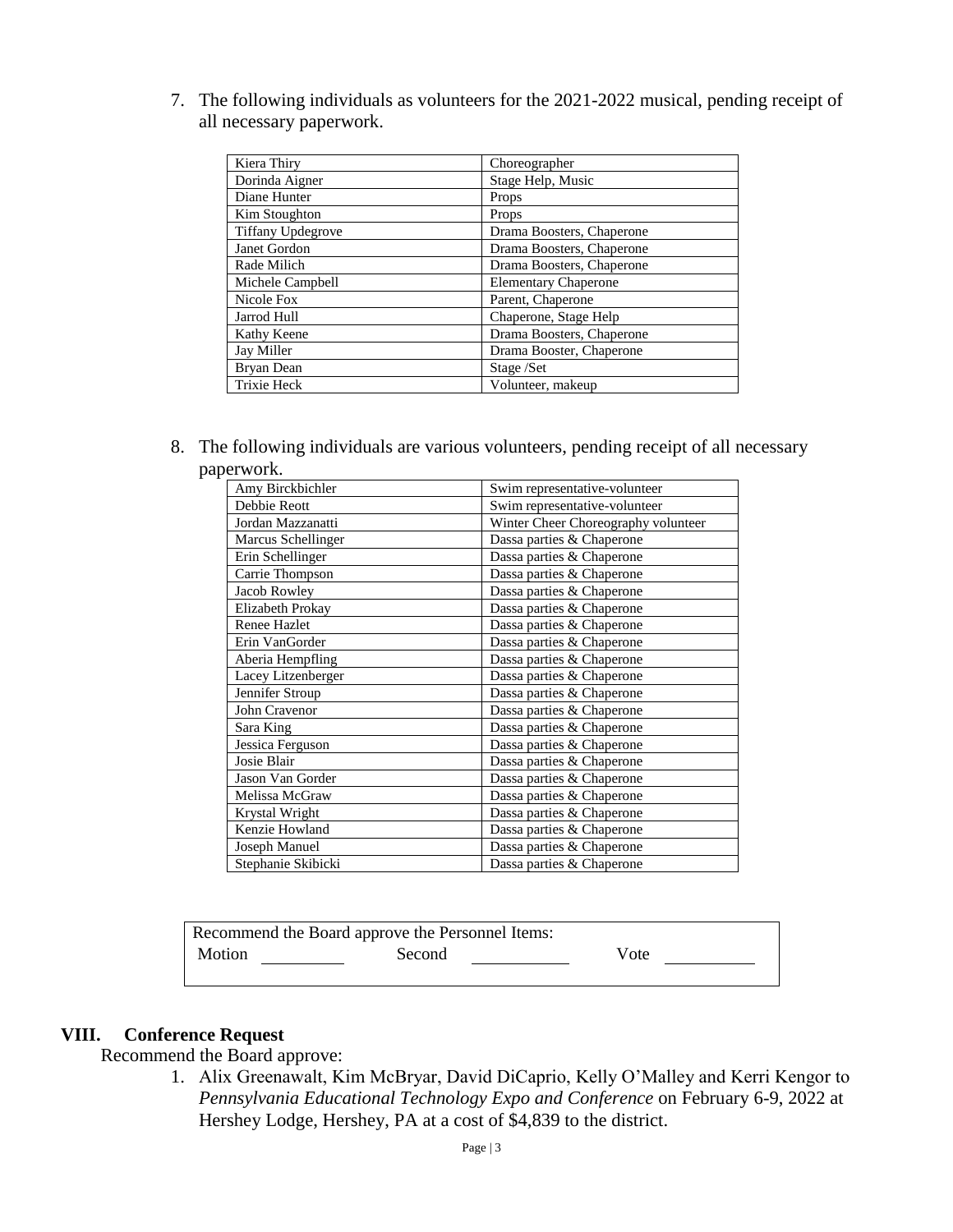2. Dustin Thompson, Garrick Lapusnak and Laura Kleemook to *K-12 Threat Assessment Training* on December 10, 2021 at Allegheny IU3 Homestead, PA at a cost of \$97.65 to the district.

Recommend the Board approve the Conference Request Items: Motion Second Vote

# **IX. Field Trip Request-NONE**

#### **X. Miscellaneous New Business**

Recommend the Board approve:

- 1. Joint Purchasing agreement between the Midwestern Intermediate Unit IV and Moniteau School District for the 2022-2023 school year.
- 2. Family Psychological Agreement with Moniteau School District for 2022.
- 3. Alternative Education for Disruptive Youth agreement with the Moniteau School District for the 2021-2022 school year.

| Recommend the Board approve Miscellaneous New Business Items: |        |      |  |
|---------------------------------------------------------------|--------|------|--|
| Motion                                                        | Second | Vote |  |

# **X. Finances**

Recommend the Board Approve:

#### 1. Recommend acceptance of the Financial Reports pending final audit.

| Financial Reports as of:                                                      | October 31, 2021   |
|-------------------------------------------------------------------------------|--------------------|
| General Fund - First National Bank                                            | \$<br>8,355,516.87 |
| Pennsylvania Local Government<br><b>Investment Trust</b>                      | 3,143.87           |
| <b>Total General Fund</b>                                                     | \$<br>8,358,660.74 |
| Payroll Fund - First National Bank                                            | \$                 |
| <b>Capital Projects Fund</b>                                                  | \$<br>950.83*      |
| <b>HS Student Activity Fund</b>                                               | 35,004.35          |
| Principal's / Student Body Fund - Secondary                                   | \$<br>16,334.99    |
| Principal's/ Student Body Fund - Elementary                                   | \$<br>26,577.17    |
| Athletic Fund                                                                 | \$<br>10,070.54    |
| Food Service Fund                                                             | \$<br>169,659.09   |
| <b>Electronic Payments for Month Ended</b><br>1/31/2021                       | 1,139,339.76       |
| to be a set of the closed and holones trensferred to consult fund often oudit |                    |

\*Account to be closed and balance transferred to general fund after audit.